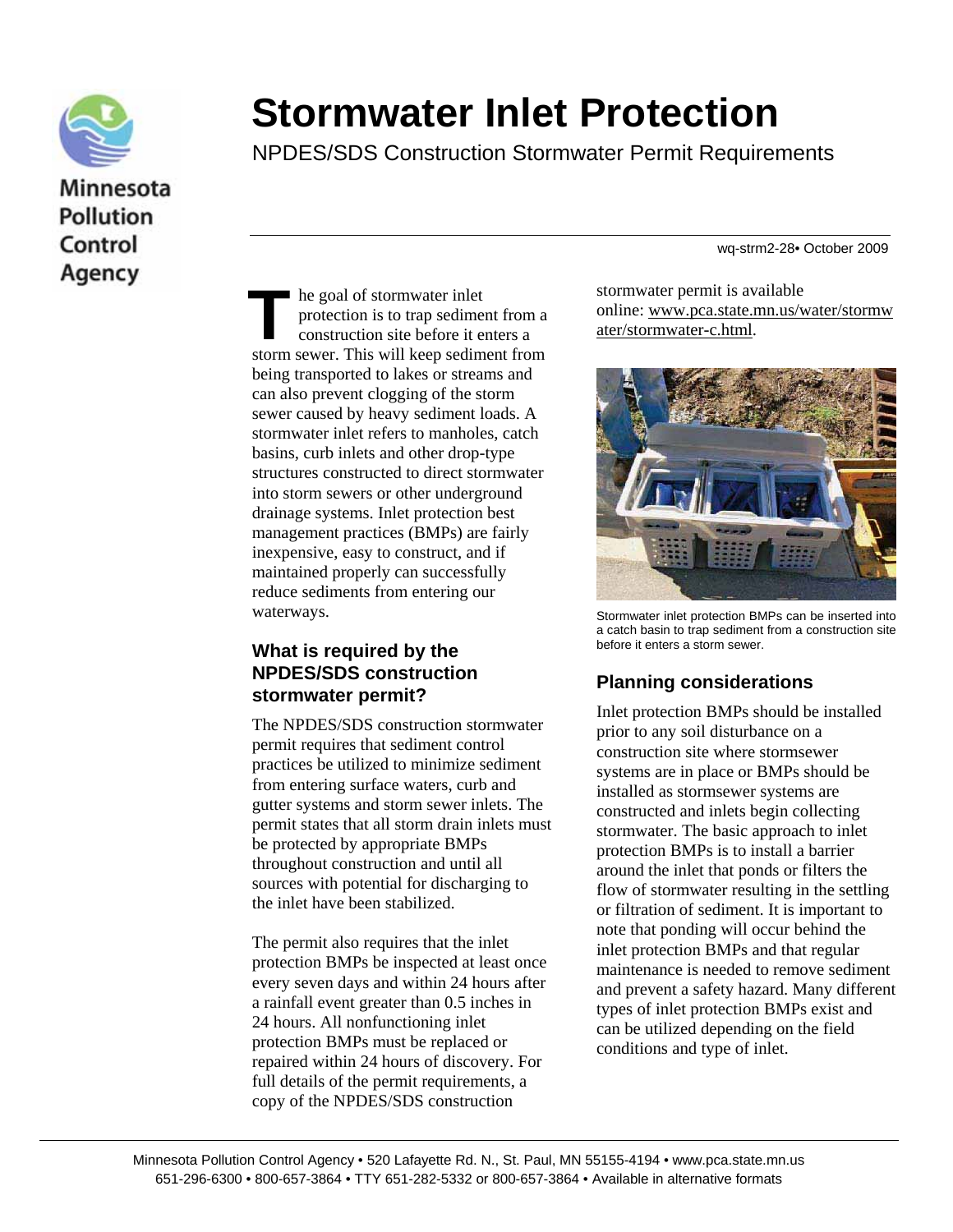Commonly used inlet protection BMPs include:

- Rock logs
- Compost logs
- Sediment control inlet hats
- Silt fence rings and rock filter combinations
- Pop-up head risers
- Filter bag inserts
- Sand or gravel bags



Inlet protection BMPs such as sand or gravel bags are used to filter stormwater runoff before entering a catch basin. Commercial products are available that fit in front of or inside the catch basin to filter stormwater.



Inlet protection BMPs such as sand or gravel bags can be used to protect a drop inlet by filtering stormwater runoff and preventing sediment from entering the inlet.

Additional commercial products are available. See Resources at the end of this factsheet for a link to the Minnesota Department of Transportation's list of approved products.

# **Maintenance considerations**

The effectiveness of inlet protection BMPs is greatly diminished if not maintained properly. After each rainfall, inlet protection should be inspected. Sediment collected around the inlet protection BMP should be regularly removed. Care should be taken to dispose of sediment in a location that is not susceptible to additional erosion.

If excess sediment clogs or blocks the inlet protection BMP, flooding may occur and cause a safety hazard or property damage. If significant ponding does occur around the inlet, inspect for any clogging that may be preventing proper drawdown. As soon as the contributing drainage area is stabilized, the inlet protection BMP should be removed.

### **Cold climate considerations**

It is important to consider winter conditions when planning construction and designing inlet protection BMPs. Construction sites must comply with the NPDES/SDS permit throughout winter even if the site is idle and regular inspection of the inlet protection must continue throughout the winter months.

The most common problem with inlet protection BMPs in the winter is clogging due to ice build-up. Snow should be removed around the inlets when possible to prevent the snow from melting and freezing creating ice build-up. If ice build-up does occur, it is necessary to manually break-up the ice for removal or use steam to instigate melting. Under no circumstance should salt be used to remove the ice. Using salt adds unnecessary salt loads to the drainage system.



Snow should be removed from around catch basins with installed inlet protection BMPs to prevent ice build-up and clogging.